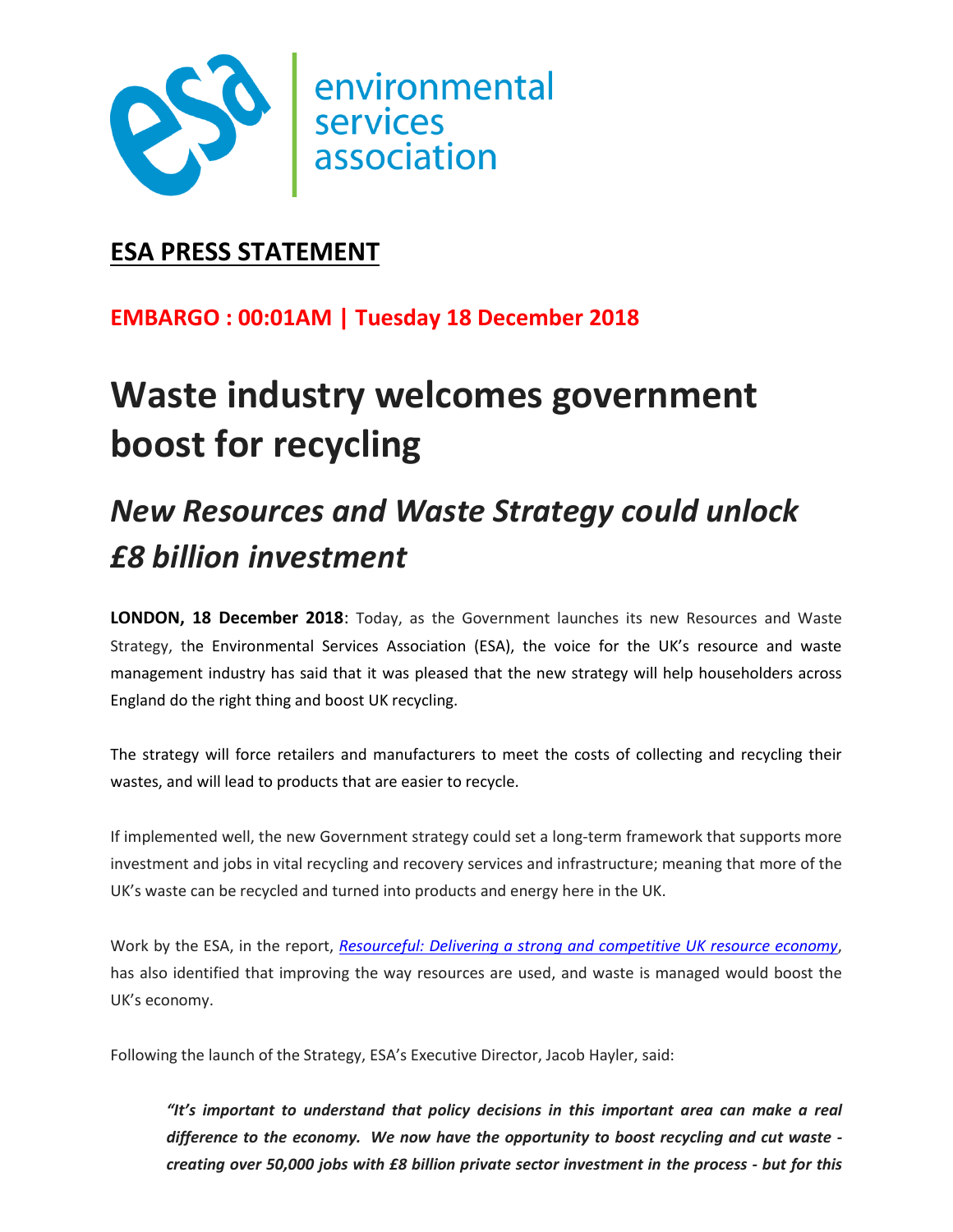#### *to happen the high-level ambition in the strategy will need to be turned into detailed actions that matter"*

Overall the waste and resources industry welcomed the new Government strategy to reduce waste, boost recycling and put more responsibility on producers, packagers and retailers to make their products easier to recycle.

Mr. Hayler added:

*"As an industry we've been crying out for action to make things clearer and easier for householders and businesses, to boost recycled content and reduce unnecessary packaging.* 

*The UK public wants to recycle more plastics and other materials, and our sector wants to invest in, and accelerate, the move to a lower carbon, more circular economy. This strategy sets out how that can happen for the benefit of the economy and the environment."*

Also included in the strategy is a clear focus and further powers and resources to crack down hard on waste crime. Illegal activity in the waste sector is a blight on the environment that costs the economy more than £1bn per year, undercutting legitimate business and causing misery for the people who live near the thousands of illegal waste activities and major fly tipping sites.

#### **ENDS**

#### **Notes to editors:**

- 1. The **Environmental Services Association** (ESA) is the trade association representing the UK's resource and waste management industry, which is leading the transformation of how the UK's waste is managed.
- 2. We work with all levels of government, regulators and the public to deliver a more sustainable waste and resource management solution for the UK. ESA's recent Circular Economy report *'Going for Growth – A practical route to a circular economy*', which outlines how a Circular rather than a linear economy can help manage resources sustainably, can be downloaded [here.](http://www.esauk.org/esa_reports/Circular_Economy_Report_FINAL_High_Res_For_Release.pdf)
- 3. ESA's Members manage waste on behalf of the whole of society and we are recovering more than ever before. For example, the industry has helped quintuple the UK's household recycling rates over the last decade.

#### **4. The sector at a glance**

- Total turnover: **£11 billion**
- Direct Employment: **106,000 people** *(including waste collection, treatment and materials recovery)*